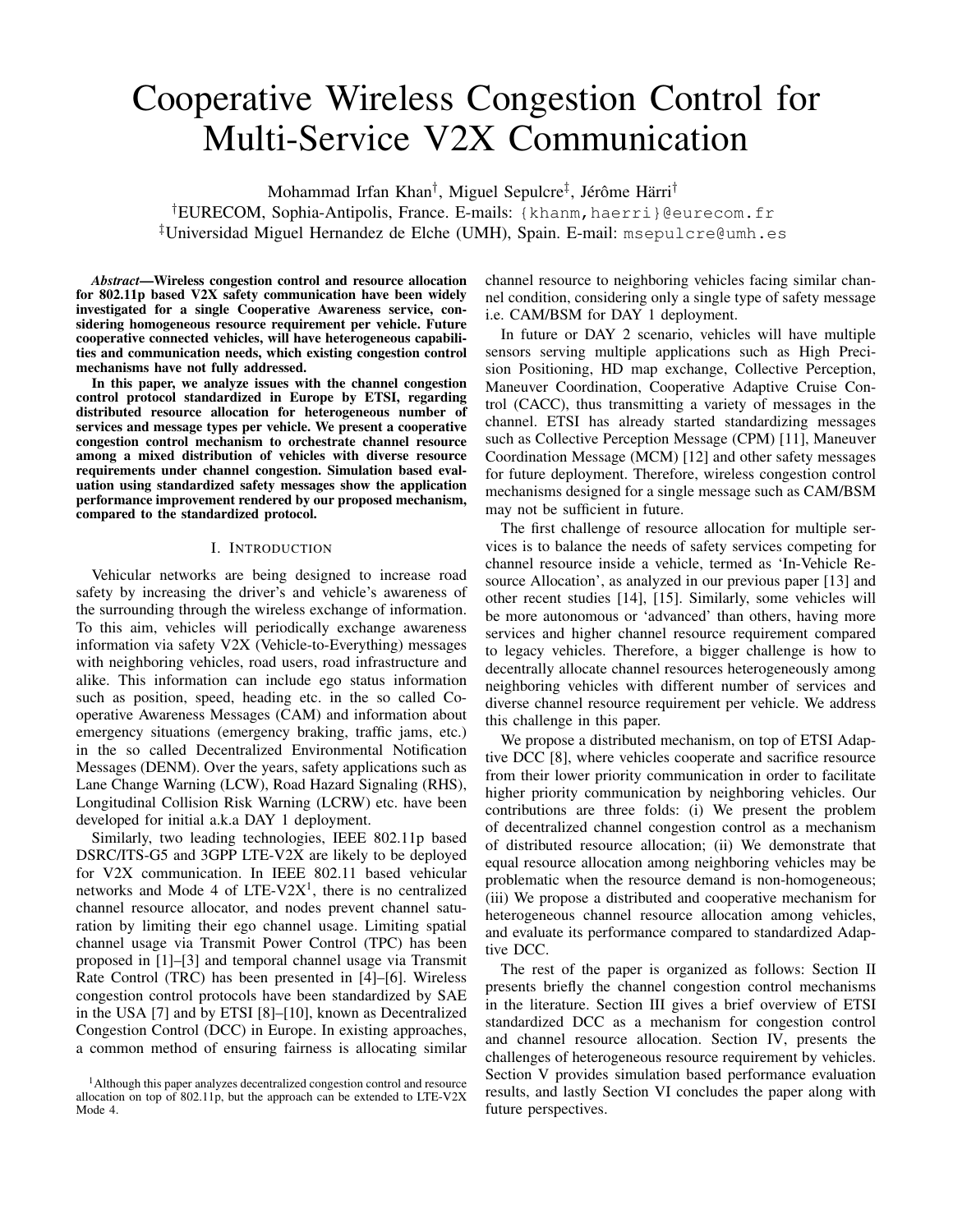## II. RELATED WORK

V2X channel congestion control has been widely investigated in the literature, with mechanisms proposing to control the transmit power w.r.t channel load or Channel Busy Ratio (CBR) [1]–[3], while other studies have proposed controlling the transmit rate [4]–[6]. Similarly, some studies have proposed controlling both rate and power, such as [16]–[18].

Among the TRC mechanisms proposed in the literature, Linear Message Rate Control (LIMERIC) [4] has been modified and proposed in the ETSI Access DCC standard TS 102 687 [8]. With LIMERIC, each vehicle uses a linear feedback loop to periodically measure the CBR and iteratively adapt the Inter Transmit Time (ITT) or transmit rate to reach a target CBR. Transmit rate can also be controlled by reducing the generation of packets, a technique termed as awareness control. Studies on awareness control [19], [20], limit the channel load by transmitting CAM/BSM at a minimum required rate to satisfy an awareness metric, for example nodes with higher mobility transmit more and vice versa. The study [21], looks into optimizing the transmit rate and power for multiple applications, using a single awareness message. However, existing studies have not considered more complex scenarios, such as a diverse number of safety services/messages per vehicle, which will be a common scenario in future deployments.

Few recent studies [14], [15], [22] have analyzed channel congestion control with multiple safety messages for DAY 2. The study in [14] investigates CAM with CPM and demonstrates starvation of lower priority messages during channel congestion due to lack of resource to transmit both the messages. The study in [15] analyzes CAM and DENM, and shows similar starvation of CAM. Similar observation of starvation with multiple message types during channel congestion has been shown in [22].

Similarly, some studies have looked at allocating higher transmit rates to vehicles with higher demand. The paper [23], demonstrates a mechanism to allocate heterogeneous transmit rate limits to neighboring nodes using the LIMERIC, applying different rate control parameters to each node. However, the feasibility of the approach can be challenging in the ETSI ITS stack, as the ETSI Access DCC standard [24], specifies fixed parameters for the Adaptive DCC algorithm at the Access layer.

In this paper, we present a distributed resource allocation mechanism to distribute the available radio resources among vehicles with heterogeneous resource demands. It is a self-organizing mechanism that allocates more resources to vehicles having higher priority services, reducing the resources allocated to vehicles with lower priority services, while maintaining the channel load below saturation. The proposed mechanism operates on top of ETSI standardized Adaptive Access DCC <sup>2</sup>

# III. DECENTRALIZED CONGESTION CONTROL & RESOURCE ALLOCATION

#### *A. Congestion Control*

The goal of DCC is to limit the channel usage by each individual node and maintain the overall channel load below



Fig. 1: Conceptual Representation of Resource Allocation

saturation. The control process in each node starts by measuring the channel load or CBR every 100ms. Based on the measured CBR, the control process sets the Channel Resource Limit (CRL) for the node, as indicated in ETSI standards [8], [9], [25]. The CRL is a unitless value, which can be expressed as the maximum fraction of time a node is allowed to transmit on the channel:

$$
CRL = \frac{T_{on}}{T_{on} + T_{off}}\tag{1}
$$

The CRL is used to control the transmit rate via queuing and flow control at the Access Layer, using additional queues above the EDCA queues. The flow control is done using a leaky bucket called 'Gate Keeper' below the DCC queues, and after each transmission of airtime  $T_{on}$  the bucket remains closed for a duration of  $T_{off}$ .

For example, let's say a node can use 0.4% of the channel. Thus, CRL =  $T_{on} \div (T_{on} + T_{off}) = 0.004$ . If the node transmits 300 Byte packets,  $T_{on} = 0.0004$  sec (0.4 ms, 300 bytes),  $T_{off}$ will be 0.996 sec (99.6 ms), limiting the transmit rate to  $10$ Hz.

#### *B. Distributed Resource Allocation*

One of the goals of DCC is to ensure fairness while controlling the rate of individual nodes. In ETSI standards [9], [25], it is defined as: "Any ITS-S under the same channel conditions has an equal opportunity of accessing the radio channel for periodic messages, while maintaining a channel access margin to always allow the exchange of safety-critical event-based messages."

Therefore, the congestion control process reserves some channel capacity for high priority safety critical messages, and the rest of the channel capacity is to be equally shared among neighboring nodes facing similar channel conditions, as indicated in [25] as:

$$
CRL = \frac{Channel\ Capacity\ Usage\ Limit}{\#Neighbors}
$$
 (2)

Thus DCC decentrally allocates the share of the channel capacity or Channel Resource Limit for each node. For example, let's say there are 5 nodes in the channel, as conceptually shown in Figure 1. After reserving 40% channel capacity for

<sup>2</sup>Adaptive DCC ETSI TS 102 687 [8] is based on LIMERIC for the ETSI ITS Stack.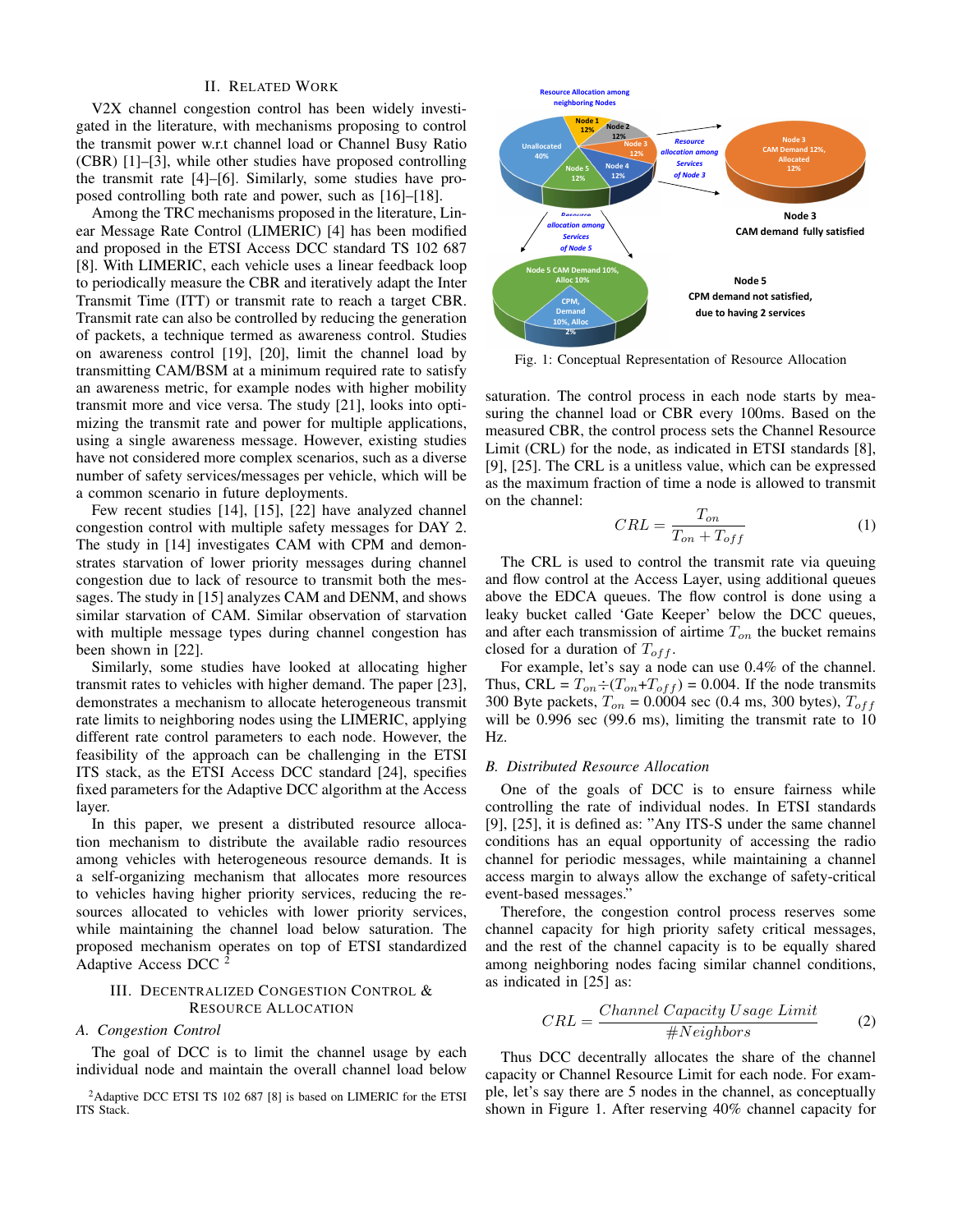

Fig. 2: Heterogeneous Resource allocation

high priority messages, the rest is equally shared among the 5 nodes, giving 12% CRL to each node, regardless of the number of service in each node. In this example, Node 3 emits only one type of message, i.e. CAM, which consumes the allocated 12% CRL. However, Node 5 emits CAM and CPM, and 12% is not sufficient for these 2 types of messages, and the CPM service is starved. In the next section, we present a mechanism to solve this problem, and allocate more channel resources to nodes with higher requirements.

## IV. HETEROGENEOUS RESOURCE ALLOCATION

In this section, we analyze and present our solution to the problem of DCC allocating equal channel resource to nearby vehicles regardless of the resource demand per vehicle. One method of approaching this problem can be analogous to a real-life road traffic scenario of pulling out of the road by normal vehicles to make way for emergency vehicles (such as ambulance or fire-truck) on the road, to facilitate its passage. Using this analogy, a node which is facing resource scarcity to transmit its higher priority messages announces its shortage to its 1-hop neighbors sharing the channel.

When the channel load is near the channel usage limit and the resource allocated to a node by DCC is insufficient to satisfy all its applications, our proposed solution allows that the node surpasses the DCC allocated resource quota only for its messages of highest priority P. Thanks to our proposed solution, the burden of the surpassed resource amount is equally shared by neighboring nodes within 1-hop distance, who sacrifice quota from their messages of priority less than P. The goal is to temporarily re-allocate resources from some nodes who are transmitting low priority messages, to other nodes who have a high priority message to transmit, while keeping the channel load same. Let's use an example to clarify the concept and aid the explanation which follows.

## *A. Example of Heterogeneous Resource Allocation*

- Let's say the channel capacity usage limit is 100 msg/sec and currently 10 nodes are sending CAM of equal size at 10Hz each, totaling 100 msg/sec and fully using the channel as shown in Figure 2. DCC allocates to each node an equal resource quota of 10Hz.
- Out of those nodes, a node called Node A, additionally starts transmitting 10 Hz DENM, and DENM and CAM are of equal size. Using existing allocation of DCC, Node A will not be able to send any CAM, as DENM will fully use the resource quota of 10Hz per node.
- If we allow that Node A transmits 10Hz DENM, the total amount of transmitted messages per second would be 10% higher than the channel usage limit of 100

msg/sec. To avoid surpassing this limit while avoiding the starvation of CAM at Node A, our solution reduces the individual CAM transmit rate of all the 10 nodes, including A, by 10%, from 10Hz to 9Hz. Our solution therefore sacrifices 1Hz quota per node to liberate 10Hz capacity in the channel for the 10Hz DENM of Node A. Analogously, if any node transmits 5Hz CAM, it will sacrifice its CAM transmit rate by 10% to 4.5 Hz.

- The new message pattern in the channel is 90Hz CAM and 10Hz DENM, accommodated within the channel usage threshold of 100Hz. Similarly, when Node A stops transmitting DENM, all nodes stop sacrificing and things return as before.
- Lastly, all the processes occur dynamically in a distributed manner without any centralized control entity.

#### *B. Heterogeneous Resource Allocation Mechanism*

There are 3 steps in the process: i) The node with higher priority (HP) messages to transmit, i.e. higher priority node (HPN) calculates the amount of its resource shortage as a percentage of low priority (LP) messages in the channel. In order to accommodate its HP messages without surpassing the channel usage limit, a corresponding amount of LP messages have to be reduced in the channel. ii) The node announces its resource shortage as the calculated percentage, inside the header of transmitted HP messages. iii) Each neighbor within a 1-hop distance transmitting LP messages, i.e. lower priority nodes (LPN), and the HPN itself, reduce their individual rate of LP messages by that percentage.

The 3 steps are repeated every 100ms or its multiple, as long as the node with HP messages has a quota shortage.

#### Step 1: Resource Shortage Calculation

A key component of the approach is the percentage reduction of LP messages in the channel and by each node, such as 10% in the above example. It is calculated by the HPN, along with the resource quota shortage (QS) as:

$$
QS = H + L * (1 - R) - QA \tag{3}
$$

Where QA is the quota allowed by the Access DCC, H is the resource demanded by the HPN for its HP messages, L is the resource demanded by the HPN for its own LP messages, and R is the percentage of LP messages to be reduced in the channel. It is the same percentage reduction for the channel and each node within 1-hop range. It is calculated as:

$$
R = \frac{QS}{LC}
$$
 (4)

In the above equation, LC corresponds to the total channel usage by lower priority messages from all nodes other than the HPN itself. Therefore, combining Eq. 3 and Eq. 4, QS can be obtained as:

$$
QS = \frac{LC * (H + L - QA)}{L + LC}
$$
 (5)

In the case, where the node's allowed quota QA is fully consumed by LP messages, i.e.  $QA = L$ , then Eq. 5 becomes:

$$
QS = \frac{LC * H}{QA + LC}
$$
 (6)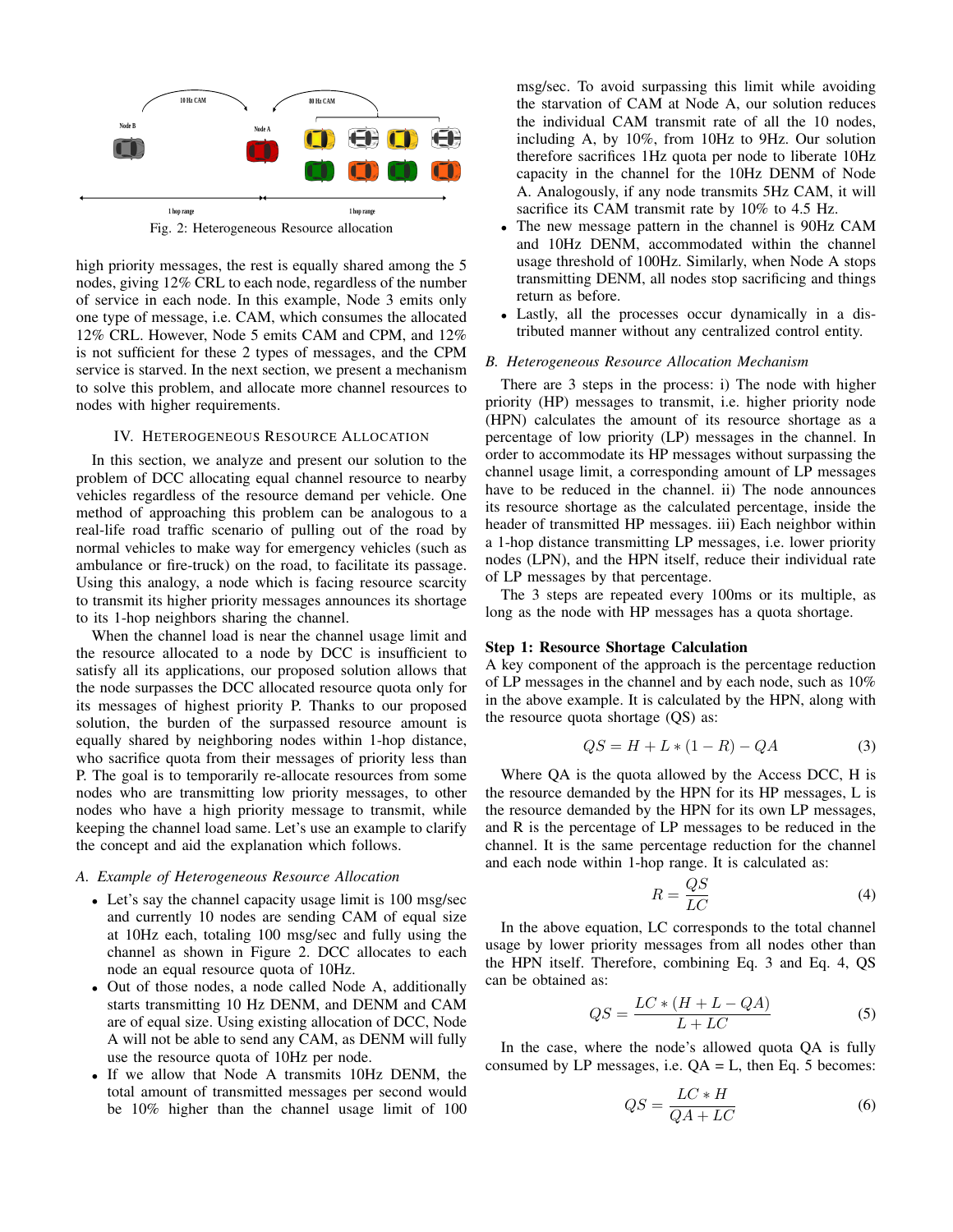Thus, following the above example, using Hz or msg/sec as the unit of resource, LC = 90Hz (total CAM transmitted by all nodes other than the HPN),  $H = 10Hz$  (DENM demanded by the HPN),  $L = 10Hz$  (CAM transmitted by the HPN),  $OA =$ 10Hz (quota/message rate allowed for each node). Therefore, using Eq. 6, QS for Node A is  $(90 * 10) / (10+90) = 9$ Hz. Similarly, using Eq. 4, the percentage reduction R can be calculated as:  $OS/LC = 9/90 = 0.1$  or  $10\%$ .

As mentioned earlier, the HPN i.e. Node A periodically updates R and announces the value of R inside the header of its HP messages. In the above example, for the second iteration, QS is calculated using Eq. 5 instead of Eq. 6, as the QA is 10, which is greater than L, which is 9. In the first iteration, every node including Node A, deceases 10% of LP messages, so in the second iteration the value of L is 9 for Node A. Therefore using Eq. 5,  $QA = 81(10 + 9 - 10)/(9 + 10)$  $81$  = 8.1 Hz. However, using Eq. 4, R remains the same, i.e.  $8.1/81 = 0.1$  or 10%. Therefore, the system remains stable if other conditions do not change, and all the nodes continue sacrificing 1Hz CAM.

However, for the HPN to use channel resource of an amount equivalent to  $QA + QS$ , it has to temporarily bypass the 'Gate Keeper' of the Access layer DCC, which allows QA resource to each node. Even if the 'Gate Keeper' functionality needs to be bypassed, the overall channel load remains unchanged, as resource is simply 'transferred' from nodes with LP messages to nodes with HP messages. In other words, the total channel usage and the channel load remain unchanged.

#### Step 2: Announcing Resource Shortage

The percentage reduction R is calculated by the HPN, as it cannot be calculated by the LPNs, because the value of LC or amount of channel usage due to LP messages is unique to the HPN. The value of LC may not be same for all of its 1-hop neighbors due to hidden nodes and asymmetric spatial distribution of channel load and type of messages creating the channel load. As shown in Figure 2, Node B from its position cannot determine the 90Hz (or its equivalent percentage) value of LC for the HPN, i.e. Node A.

Therefore, whenever the HPN faces a quota shortage, it can announce the value of R in the header of its HP messages, which acts as a control information for the LPNs to reduce the percentage of their LP messages.

# Step 3: Resource Sacrifice by Nodes with Lower Priority Messages

As long as any LP node k, receives a HP message containing a value of R greater than 0, it sacrifices  $R\%$  of resource from its LP messages. Therefore, each HPN periodically re-calculates R and announces it inside the header of its HP messages. If there are more than 1 HP neighboring nodes, the LP node k, sums up the  $R_i$ % for each of those N number of HPNs and reduces the resource quota  $L_k$  of its low priority messages, according to:

$$
L_k = max(0, L_k * (1 - \sum_{i=1}^{N} R_i)) \qquad i \neq k \tag{7}
$$

If a node has no more LP messages to sacrifice, its quota of LP messages becomes 0. Additionally, if the difference of priority levels or Traffic Class (TC), between the HP message and LP messages, i.e.  $TC_{HP}$  -  $TC_{LP} > 1$ , and if the node has quota for other low priority messages, then it starts sacrificing from that resource quota, until it has not sacrificed its share of quota of messages of priority equal to that of the HP message which is requesting the sacrifice. For example, if a node is sacrificing LP messages to allow more DENM from neighboring nodes in the channel, it first starts reducing resource quota of its CPM. If the resource for CPM becomes 0, then it can reduce its quota of CAM and so on, considering that the priority of  $DEMM > CAM > CPM$ .

#### V. PERFORMANCE EVALUATION

In this section we present the necessity and feasibility of heterogeneous allocation firstly using a static scenario to analyze the functionality of our proposed mechanism at a granular scale. Afterwards we analyze using a bi-directional sub-urban highway scenario. We compare the performance of ETSI Adaptive DCC as specified in TS 102 687 [8], and our proposed heterogeneous resource allocation, in terms of message transmit rate required and allowed, with heterogeneous number of services i.e. resource demand among the vehicles.

Each node is equipped with ITS-G5 transmitters and the ETSI ITS stack. We use the iTETRIS simulator [26], which has a full ITS-G5 protocol stack implemented on top of NS-3. The wireless channel contains path-loss, shadowing and fading effects and is modeled according to Cheng and Stancil propagation model [27]. Each graph is an average of 40 to 50 simulation runs using random seeds. The confidence intervals are small and have not been plotted for the sake of readability of the curves. The simulation parameters are shown in Table I.

#### *A. Evaluation with Static Scenario*

In this first scenario, there are 160 static nodes, all visible to each other and transmit 300 Byte CAM at 10 Hz during 30 seconds. Moreover, few nodes out of those 160, additionally transmit 450 Byte 10 Hz DENM between seconds 10 and 20. Therefore, there are two groups of nodes in this scenario, i.e. nodes transmitting only CAM and nodes transmitting CAM and DENM. For the analysis and evaluation of this paper, DENM are not forwarded and simulating exact DENM emission conditions i.e. detecting an accident or road hazard, are not primordial for the performance evaluation in this paper.

TABLE I: Simulation Parameters

| <b>Parameter</b>                    | Value                                   |
|-------------------------------------|-----------------------------------------|
| <b>Transmit Rate</b>                | CAM 10 [Hz] & triggered, CPM 1-5 [Hz]   |
|                                     | DENM 10 [Hz]                            |
| <b>Transmit Power</b>               | $23$ dBm                                |
| DataRate                            | 6 Mbps                                  |
| Packet Size                         | CAM 300 Bytes, DENM 400, CPM 650 Bytes  |
| Packet Priority                     | DENM: (TC1), CAM (TC2), CPM (TC3)       |
| Mobility                            | Static & Gauss Markov, 4 by 4 lane      |
|                                     | 10km highway, 10-50 veh/lane/km         |
|                                     | Speed: 70-90kmh                         |
| PHY and MAC                         | ITS-G5 802.11p in 5.9 GHz               |
|                                     | (10 MHz Control Channel)                |
| Fading                              | Cheng and Stancil                       |
| <b>Preamble Detection Threshold</b> | $-92$ dBm                               |
| Performance Indicators              | Tx Rate, Channel Resource, Channel Load |
|                                     | Avg 40 - 50 runs                        |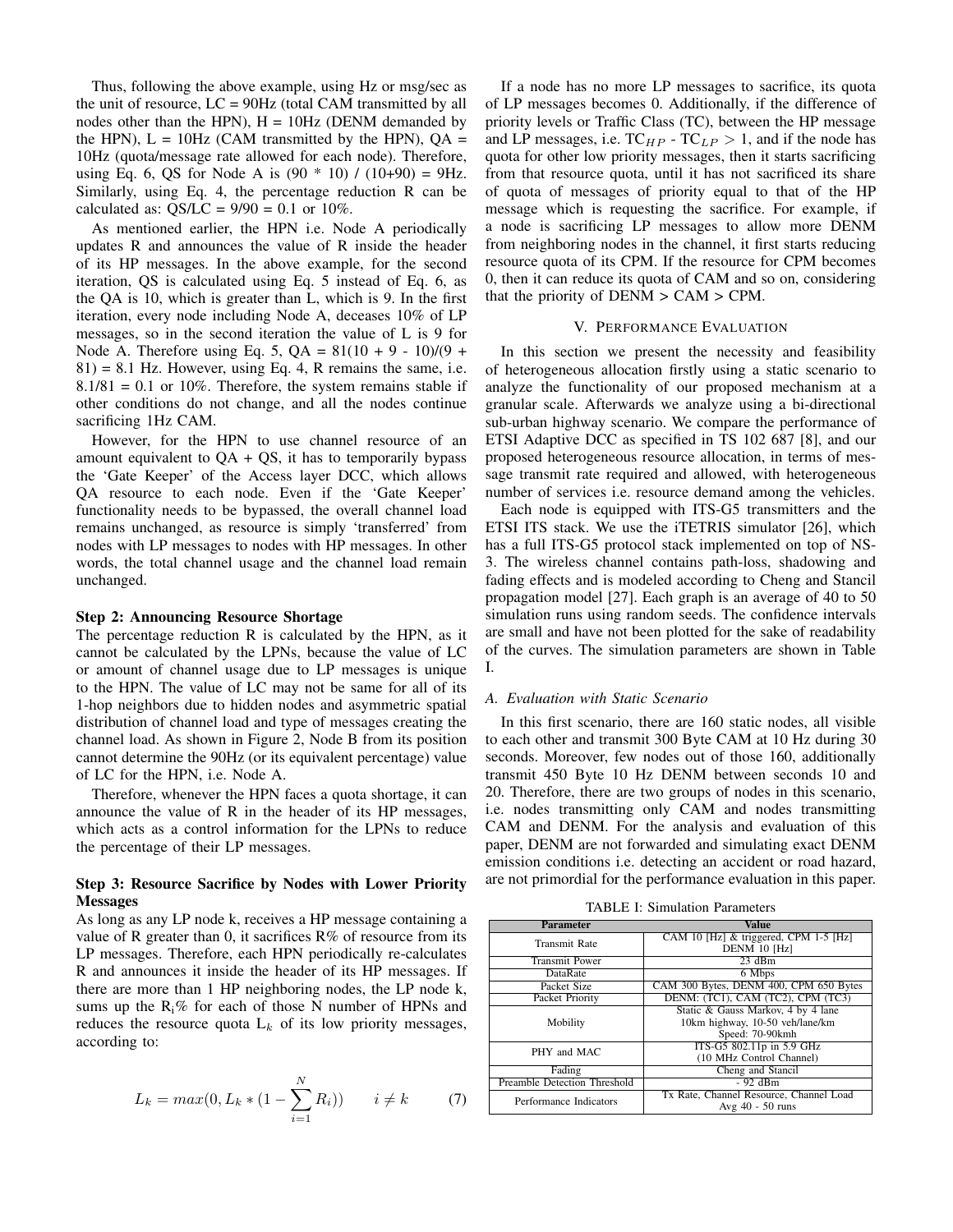

Figure 3 shows the Tx Rate demanded and allowed by Adaptive DCC. The first group of nodes that demand only CAM are able to transmit 10Hz CAM throughout the 30 seconds. The second group of nodes, also attempt to transmit 10 Hz CAM during 30 seconds. However, between 10 and 20 seconds when those nodes additionally attempt to transmit 10Hz DENM, they can only transmit 6-7Hz DENM and no CAM at all.

This phenomena can be explained using Figure 6, which shows the channel resource allocated to each node. After the first 10 seconds when the system stabilizes, each node is allocated 0.4% of channel resource. Considering 6 Mbps data rate, 0.4% allows a transmission of 0.004\*750000 Bytes/sec = 3000 Bytes/sec. This resource quota can be used to transmit 300 Byte CAM at 10Hz or 450 Byte DENM at 6.67 Hz, which is exactly shown in Figure 3. As DCC maintains absolute priority of Traffic Class during flow control, DENM takes all the available transmission opportunities. As a result, nodes attempting to transmit CAM and DENM are not able to transmit any CAM between 10 and 20 seconds.

The channel load is maintained at around 64%, as shown in Figure 7. This demonstrates that Adaptive DCC maintains the channel load by allocating a fixed channel resource quota per node, which does not depend on the type or priority of the messages, or the number of service per node.

Figure 4 shows the performance of the same static scenario, using heterogeneous resource allocation on top of Adaptive DCC, described in the previous section. In this scenario, out of the static 160 nodes, only 2 nodes transmit 10 Hz DENM of 450 Bytes between 10 and 20 seconds, totaling 2\*10\*450=9000 Bytes/sec. The first significant improvement obtained by heterogeneous allocation is that nodes requesting 10Hz DENM are allowed to transmit 10 Hz, unlike the previous case of equal resource allocation by DCC where they could only transmit 6-7Hz DENM. To enable the transmission of 10Hz DENM by the 2 nodes, our proposed mechanism equally reduces the CAM transmission rate of all the 160 nodes. This reduction is equal to  $9000/160 = 56.25$  Bytes/sec, which is just 0.2 Hz reduction of 300 Byte CAM between 10 and 20 seconds, as shown in Figure 4. Consequently, the vehicles are able to successfully transmit their DENM, while all vehicles just experience a (nearly) negligible reduction of CAM.

Figure 5 considers the scenario where 20 out of 160 nodes transmit 10 Hz DENM. Considering DENM of 450 Bytes, this scenario requires the transmission of a total DENM footprint of 90000 Bytes/sec. This is equivalent to 2Hz CAM sacrificed by each of the 160 nodes. Therefore, an exact amount of channel resource is sacrificed by nodes with lower priority messages, which is fully used up by other nodes to transmit their higher priority messages without any loss of channel resource or transmit opportunity. Figure 6 also shows how the heterogeneous allocation allows that nodes with CAM and DENM get higher channel resource, while nodes with only CAM sacrifice their resource between 10 and 20 seconds.

Lastly, it is important to note that, despite the 'transfer' of allocated resources from low to high priority nodes provided by our solution, the channel load is maintained at around 64%, as shown in Figure 7. However, at 20 seconds, there is a slight dip in channel load, as it takes around 1 second for the sacri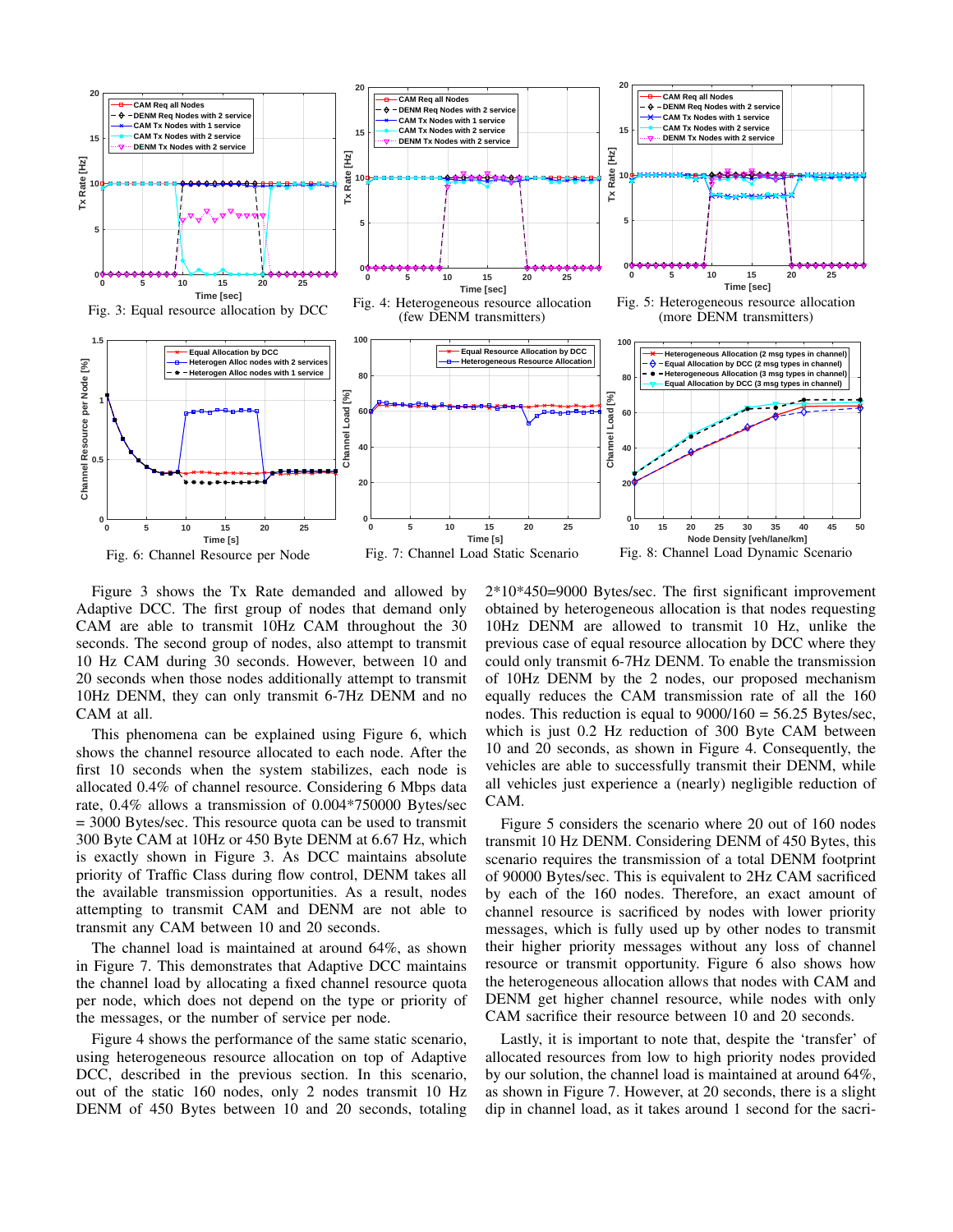ficing nodes to realize that DENM are no longer transmitted, after which they continue transmitting 10Hz CAM.

## *B. Evaluation with Dynamic Scenario: 2 message types*

In this sub-section we present results using a 4 lane by 4 lane bi-directional 10 km sub-urban highway, with vehicles moving between 70 to 90 km/h following a Gauss-Markov mobility model, for various levels of vehicle density, between 10 to 50 vehicle/lane/km. The maximum vehicle density corresponds to Level of Service F of the USA highway capacity manual [28]. Each simulation has been run with a particular vehicle density. In this scenario, all the nodes transmit CAM following triggering condition as specified by ETSI EN 302 637-2 [29]. Additionally 10% of nodes transmit DENM, in a burst of 100 DENM over a period of 10 seconds.

Figure 9 shows the performance of the two groups of nodes, i.e. with only CAM and with CAM and DENM, with transmit rate controlled by Adaptive DCC. At low vehicle density, the resource allocated by Adaptive DCC to each node is sufficient to transmit the required 5Hz CAM and 10Hz DENM. However, from a density of 30 veh/lane/km corresponding to 48% channel load (see Figure 8), the resource allocated by Adaptive DCC is not sufficient, degrading the performance of CAM and DENM. On the contrary, nodes emitting only CAM always achieve the full required transmit rate of 5Hz.

Figure 10 shows the performance when heterogeneous allocation is used on top of Adaptive DCC. Firstly, DENM always achieve the required rate of 10 Hz. At low channel load, when there is enough resource per node for 10Hz DENM and 5Hz



Fig. 9: Equal resource allocation by DCC (2 message types)



Fig. 10: Heterogeneous resource allocation (2 message types)



Fig. 11: Equal resource allocation by DCC (3 message types)



Fig. 12: Heterogeneous resource allocation (3 message types)

CAM, there is no CAM sacrifice by the nodes. The sacrifice begins only from a density of 30 veh/lane/km corresponding to around 48% channel load. At higher channel loads, as the resource per node decreases, the CAM sacrifice per node increases to ensure the 10 Hz transmit rate of DENM. Thus, unlike equal allocation by DCC, heterogeneous allocation prevents starvation of CAM of nodes transmitting two types of messages. Similarly, the 10 Hz required rate of DENM is always assured thanks to the sacrifice of a small amount of CAM by all the nodes sharing the channel.

## *C. Evaluation with Dynamic Scenario: 3 message types*

In this sub-section we present results using the same highway scenario, but with three groups of nodes: 50% nodes transmitting only CAM, 40% nodes transmitting CAM and CPM, and 10% nodes transmitting CAM accompanied by a sudden burst of DENM for 10 seconds. Figure 11 shows the performance using Adaptive DCC, when nodes transmitting CAM and DENM suffer from a density higher than 20 veh/lane/km. The CAM Tx rate is almost zero at 30 veh/lane/km, while DENM Tx rate significantly drops as the vehicle density further increases. However, nodes transmitting only CAM or CAM and CPM achieve the required CAM Tx rate of 5Hz till a density of 40 veh/lane/km.

The performance is improved using heterogeneous allocation as shown in Figure 12. Firstly, DENM having the highest priority is allocated its required rate of 10 Hz regardless of the vehicle density. Similar to the previous cases, resource